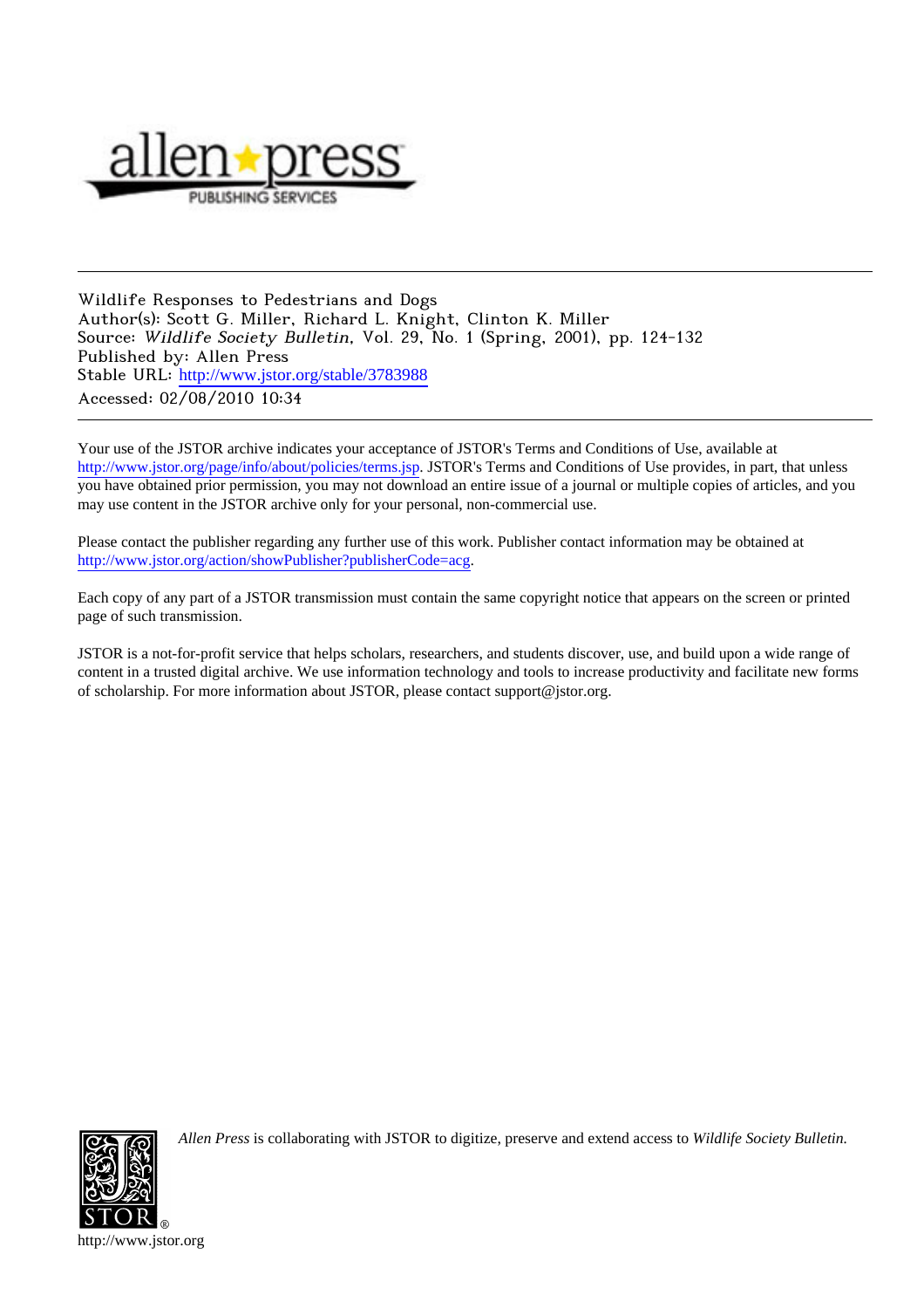# **Wildlife responses to pedestrians and dogs**

# **Scott G. Miller, Richard L. Knight, and Clinton K. Miller**

- **Abstract** As participation in outdoor recreational activities escalates, land managers struggle to **develop management policies that ensure coexistence of wildlife and recreation. How**ever, this requires an understanding of how wildlife responds to various forms of recre**ational activities and the spatial context in which the activities occur. Therefore, we measured responses of 2 species of grassland songbirds, one species of forest songbird,**  and mule deer (*Odocoileus hemionus*) exposed to a pedestrian, a pedestrian accompa**nied by a dog on leash, and a dog alone (only for grassland birds), on and away from recreational trails. We assessed the "area of influence'l for each treatment by determining the probability that an animal would flush or become alert (for mule deer only) given its**  perpendicular distance to a trail or a line of movement in areas without trails. When ani**mals were disturbed, we measured flush distance (the distance between the disturbance and the animal when flushed), distance moved, and, for mule deer, alert distance (the distance between the disturbance and the deer when it became alert). For all species, area of influence, flush distance, distance moved, and alert distance (for mule deer) was greater when activities occurred off-trail versus on-trail. Generally, among on-trail and off-trail treatments in grasslands for vesper sparrows (Pooecetes gramineus) and western meadowlarks (Sturnella neglecta), the smallest area of influence and shortest flush distance and distance moved resulted from the dog-alone treatment, and these responses were greater for the pedestrian-alone and dog-on-leash treatments. In forests, for American robins (Turdus migratorius), the area of influence, flush distance, and distance moved did not generally differ between the pedestrian-alone and dog-on-leash treatments. For mule deer, presence of a dog resulted in a greater area of influence, alert and flush distance, and distance moved than when a pedestrian was alone. Natural lands managers can implement spatial and behavioral restrictions in visitor management to reduce disturbance by recreational activities on wildlife. Restrictions on types of activities allowed in some areas such as prohibiting dogs or restricting use to trails will aid in minimizing disturbance. Additionally, managers can restrict the number and spatial arrangement of trails so that sensitive areas or habitats are avoided.**
- **Key words American robin, disturbance, dog, mule deer, outdoor recreation, pedestrian, trail, vesper sparrow, western meadowlark**

escalates, land managers are becoming concerned and widespread, managers must now incorporate **about the effects of recreation on wildlife (Boyle actions into their management decisions that miniand Samson 1985, Knight and Gutzwiller 1995). mize potential impacts of these activities. This** 

**As participation in outdoor recreational activities Because outdoor recreation has become common** 

**Address for Scott G. Miller and Richard L. Knight: Department of Fishery and Wildlife Biology, Colorado State University, Fort Collins, CO 80523, USA; e-mail for Miller: scott\_g\_miller@fws.gov; present address for Miller: United States Fish and Wildlife Service, Alamosa/Monte Vista National Wildlife Refuge, 9383 El Rancho Lane, Alamosa, CO 81101, USA. Address for Clinton K. Miller: Department of Open Space, 66 S. Cherryvale Road, Boulder, CO 80303, USA; present address: The Nature Conservancy, Northern Taligrass Prairie Ecoregion, P.O. Box 816, Clear Lake, SD 57226, USA.**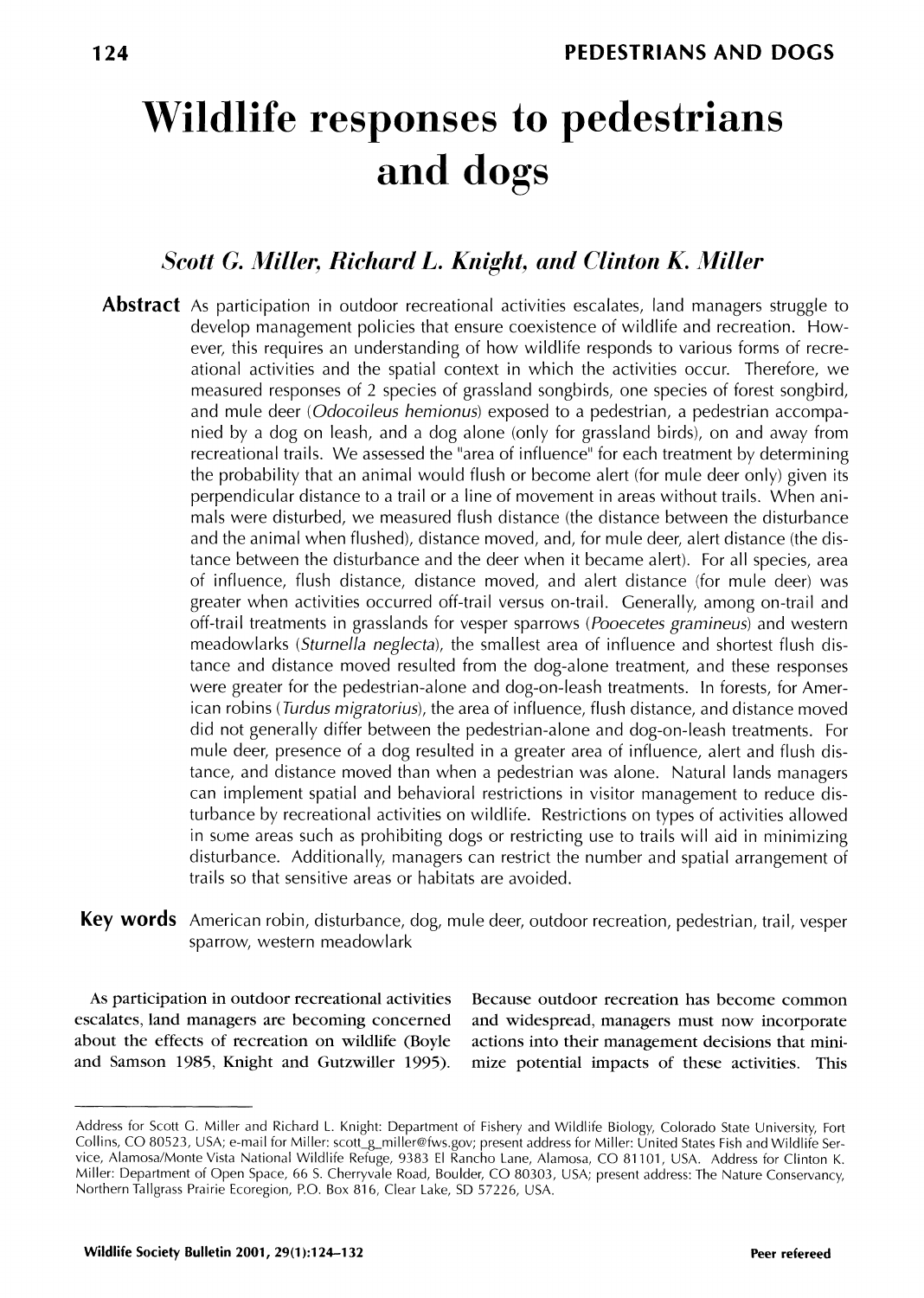**requires an understanding of how wildlife responds to various forms of outdoor recreation and also the temporal and spatial context in which the activity occurs (Knight and Cole 1995).** 

**Information on how wildlife reacts to hikers and dogs is limited, although preliminary evidence suggests that presence of dogs increases the response. For example, mountain sheep (Ovis canadensis, MacArthur et al. 1979,1982), golden plovers (Pluvi**alis apricaria, Yalden and Yalden 1990), and mar**mots (Marmota marmota, Mainini et al. 1993) exhibited a greater response when pedestrians were accompanied by a dog compared to solitary pedestrians.** 

**Location and frequency of recreational activities also can influence wildlife responses (Knight and Cole 1995). If animals perceive an activity as spatially predictable and nonthreatening, they may habituate to that activity (Whittaker and Knight 1998). For example, humans approaching from a parking area (an area with consistent human use) elicited less of a response from mountain sheep than did humans approaching from over a ridge, where human use was sporadic (MacArthur et al. 1982).** 

**Of the numerous studies on effects of recreational activities on wildlife, most present information on flush distance (the distance between the activity and the animal when it flushes) as the animal is approached directly by humans. Although birdwatchers, photographers, and others do approach**  wildlife, most recreationists do not go out of their **way to do so. Rather, most recreationists, such as hikers walking on trails, do not commonly leave the trail. To investigate this type of disturbance, we correlated an animal's flush response with its perpendicular distance to the trail or line of human move**ment. With this information, we were able to assess **an "area of influence" for each treatment. Area of influence was defined as the probability that an animal will flush or become alert (for mule deer only) at a given perpendicular distance from a trail or line of human movement. The greater the area of influence**, the more disturbing the activity is to **wildlife. For example, if the probability of flushing for a bird 30 m away from a trail is 0.40 to a pedestrian accompanied by a dog and 0.70 to a pedestrian alone, then the area of influence is greater for the pedestrian alone.** 

**Our objective was to assess the area of influence around a lone pedestrian, a pedestrian accompanied by a dog on leash, and a dog alone, on and off trails. For animals that flushed, we compared infor-** **mation on flush distance (the distance between the activity and the animal when flushed) and distance moved to further assess the magnitude of disturbance for each treatment. Additionally, for mule**  deer, we compared information on alert distance **(the distance between the activity and the deer when it became alert) among treatments. In grasslands, we recorded responses of vesper sparrows and western meadowlarks to all treatments. In forests, we recorded responses of American robins and mule deer to all treatments except the dog alone. For each species, we tested the null hypothesis that the area of influence and magnitude of disturbance did not differ between treatments.** 

## **Methods and study area**

We conducted our study on 8,000 ha of City of **Boulder Open Space property in and around the**  city of Boulder, Colorado (40°00'N, 105°18'45"E). **Elevation within the study area ranged from 1,219**  to 2,438 m, encompassing forest, riparian, shrub**land, and grassland habitats. Visitor use on City of Boulder Open Space is approximately 2 million visits/year and is greatest during the spring, followed by summer, fall, and winter (Zeller et al. 1993). Recreational activities included hiking, wildlife viewing, exercising pets, jogging, mountain biking, and horseback riding (hunting is not allowed).** 

**We located study sites in pine forests and mixedgrass prairies. Forests were dominated by ponderosa pine (Pinus ponderosa) associated with shrubs, grasses, and forbs. Mixed-grass prairies contained a variety of tall, mid-height, and shortgrass species, including little bluestem (Schizachyrium scoparium**), western wheatgrass (Agropyron **smithif), blue grama (Bouteloua gracilis), and side oats grama (Bouteloua curtipendula).** 

**We conducted treatments on trails and, for offtrail sites, on areas >4Q0 m from trails. Trails**  received frequent use, whereas off-trail sites were **used sporadically by recreationists. We located all sites >800 m from urban development, and >400 m from physiographic features such as forest edge, riparian areas, and ridge lines. Trail width was 1.25**   $\pm 0.22$  m (mean $\pm 1$  SE) in the grasslands and  $1.17\pm$ 0.20 m (mean $\pm$ 1 SE) in the forests.

**We collected data between 14 April and 20 July 1996. We rotated visits to on-trail and off-trail sites to avoid repeatedly sampling the same areas. Birds and mule deer were not marked, so we could not assure**  the same individuals were not multiply sampled.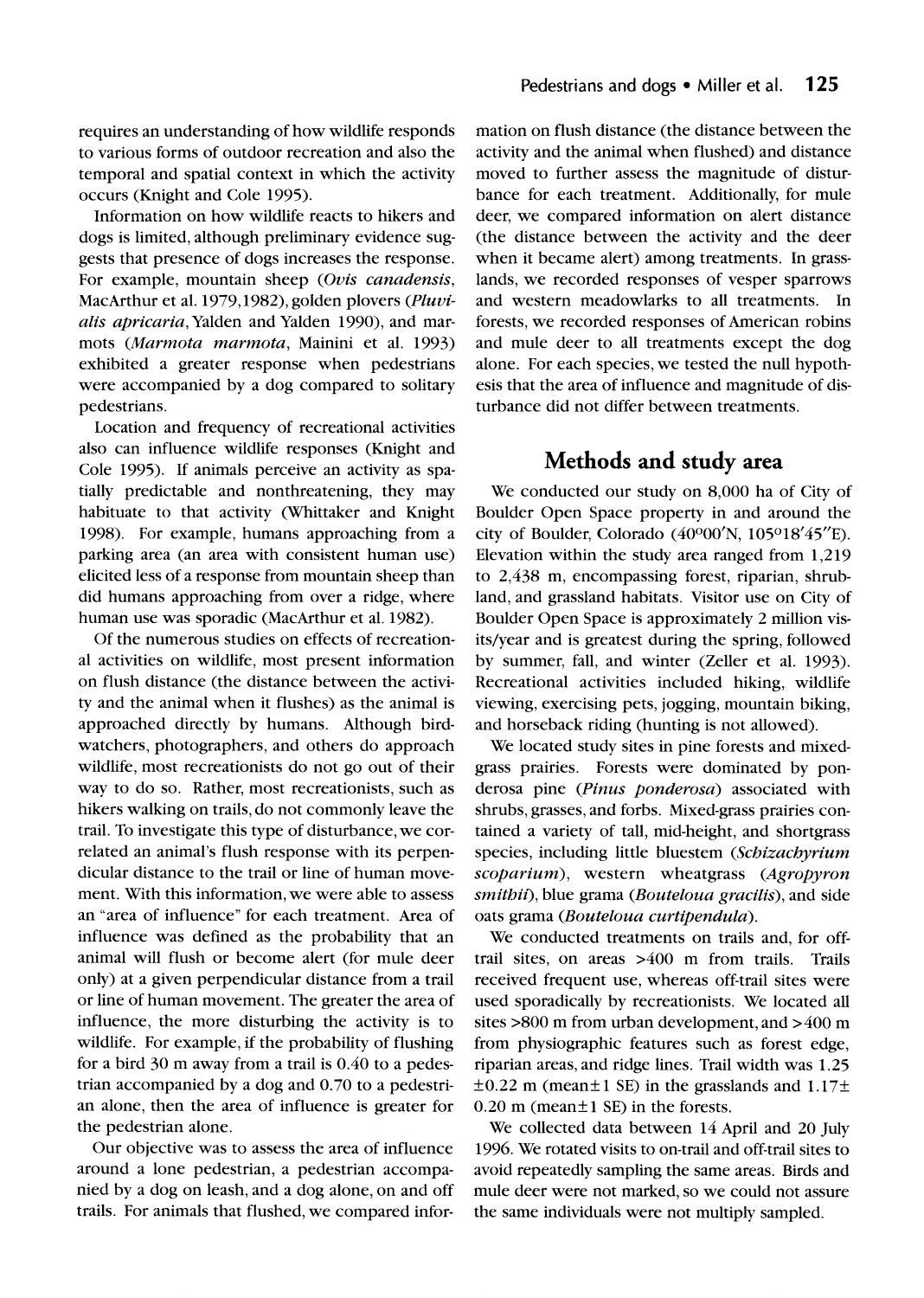#### **Grassland**

**In grasslands, we recorded responses of vesper sparrows and western meadowlarks to 3 activities, on- and off-trail: 1) a pedestrian alone, 2) a pedestrian accompanied by a dog on leash, and 3) a dog alone. We selected these species because of their abundance on the study site, and we were able to obtain adequate sample sizes for statistical comparisons. For treatments involving dogs, we used either a 25-kg or a 40-kg dog. Leash length was 1.8 m. For on- and off-trail dog alone treatments, the dog maintained an approximate distance of 20 m in front of the observer. For dog-alone treatments we assumed that birds were responding to the dog only and not the observer. In no case did the dogs attempt to chase birds.** 

**For on-trail treatments, we detected individual birds on or near the trail ahead of us and proceeded along the center of the trail at approximately 1.5 m/second until the bird flushed or the observer had passed by eliciting no flush response. At that time, the observer stopped momentarily to record: 1) flush response, 2) the perpendicular distance between the bird and the trail, 3) flush distance, and 4) distance moved. On off-trail sites, we located birds on or near our line of movement and proceeded parallel to the bird's position so as to pass by at various distances (0 m to 200 m perpendicular distance). After the bird flushed or the observer passed by eliciting no flush response, we stopped momentarily to record the same information as that for on-trail treatments.** 

#### **Forest**

**In forests, we recorded responses of American robins and mule deer, both on- and off-trail, to a pedestrian alone and a pedestrian accompanied by a dog on leash. We selected these species because of their abundance on the study site, and we were able to obtain adequate sample sizes for statistical comparisons. Information for a dog alone was not recorded because we were unable to maintain an adequate distance behind the dog and still assume that robins or deer were responding only to the dog.** 

**We conducted treatments with robins and deer the same as in the grassland trials. For robins, we also measured (to the nearest 1 m) height above the ground (if perched in a tree). For deer, we also recorded: 1) alert response (i.e., lifted its head), 2) alert distance, and 3) time elapsed from when a deer first exhibited a response until it resumed the**  **pre-disturbance behavior. When group size was >1, we recorded information for the first deer to elicit a response. We used a Lietz rangefinder (model 3390) to measure all distances to the nearest 1 m.** 

#### **Statistical analyses**

**We used logistic regression (GENMOD procedure, SAS Institute Inc. 1993) to determine whether flush response (and alert response for deer) of individual species was correlated with treatment, perpendicular distance to trail or line of movement, date, time of day, height of bird if perched in tree (for American robins), and group size and sex (for mule deer). For the animals that flushed, we used analysis of variance (SAS Institute Inc. 1988) to compare flush distance among treatments and also distance moved among treatments of individual species. Because we attempted to simulate typical recreationist behavior (i.e., continuing to proceed along the trail or line of movement without stopping), many deer remained alert to our presence until we moved out of their sight. Consequently, mean and SE of time elapsed from when a deer first exhibited a response until it resumed the predisturbance activity could not be determined and we did not conduct statistical analysis comparing treatments. For each grassland treatment, we compared flush distance and also distance moved between vesper sparrows and western meadowlarks using t-tests (SAS Institute Inc. 1988). We**  used an  $\alpha$ =0.05 for all analyses.

## **Results**

## **Grassland**

**We conducted 462 and 393 trials for vesper sparrows and western meadowlarks, respectively. For both species, logistic regression models indicated**  that treatment (P<0.001) and perpendicular distance of the bird  $(P<0.001)$  to a trail or line of **movement (for off-trail) were significant predictors of flush response (Figure 1). The shorter the perpendicular distance of a bird to the trail or line of movement, the greater the probability that a bird would flush. For both species, the area of influence was greater for off-trail treatments than for on-trail treatments (Figure 1). For vesper sparrows, on- and off-trail, and also for western meadowlarks on-trail, the dog-alone treatment resulted in a smaller area of influence than the pedestrian-alone or dog-onleash treatments, which did not differ from each other. For western meadowlarks, area of influence**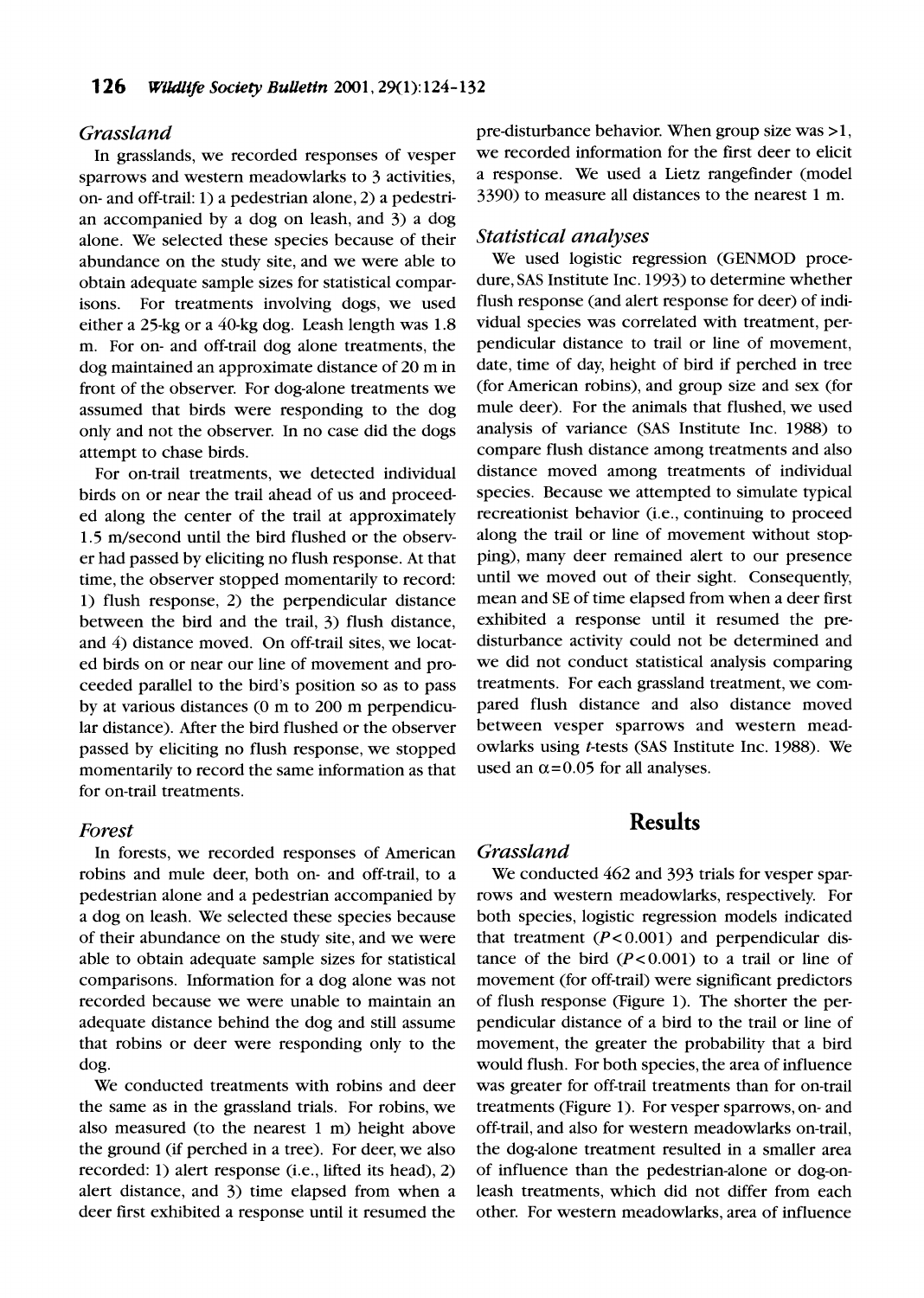

**Figure 1. Predicted probability of a vesper sparrow (a) and western meadowlark (b) flushing to treatments in grasslands during 1996, City of Boulder Open Space, Boulder Colorado (dashed lines indicate 95% Cl).** 

**did not differ among off-trail treatments. Date and time of day were not significant predictors of**  whether a bird would flush  $(P > 0.05$  for both **species).** 

**When vesper sparrows flushed, mean flush dis**tance differed among treatments  $(F_{3, 269} = 11.75, P <$ **0.001,Table 1). Flush distance was greater for the off-trail pedestrian-alone and off-trail dog-on-leash treatments than for any other treatment. Other** 

**treatments did not differ. For vesper sparrows, distance moved did not differ among treatments (F5 269= 1.46, P=0.204, Table 1); however, birds at off-trail sites tended to fly farther when compared to on-trail sites.** 

**When western meadowlarks flushed, mean flush**  distance differed among treatments  $(F_{5,244}=8.00)$ , P<0.001, Table 1). For each activity, flush distance **was greater for off-trail than on-trail treatments.**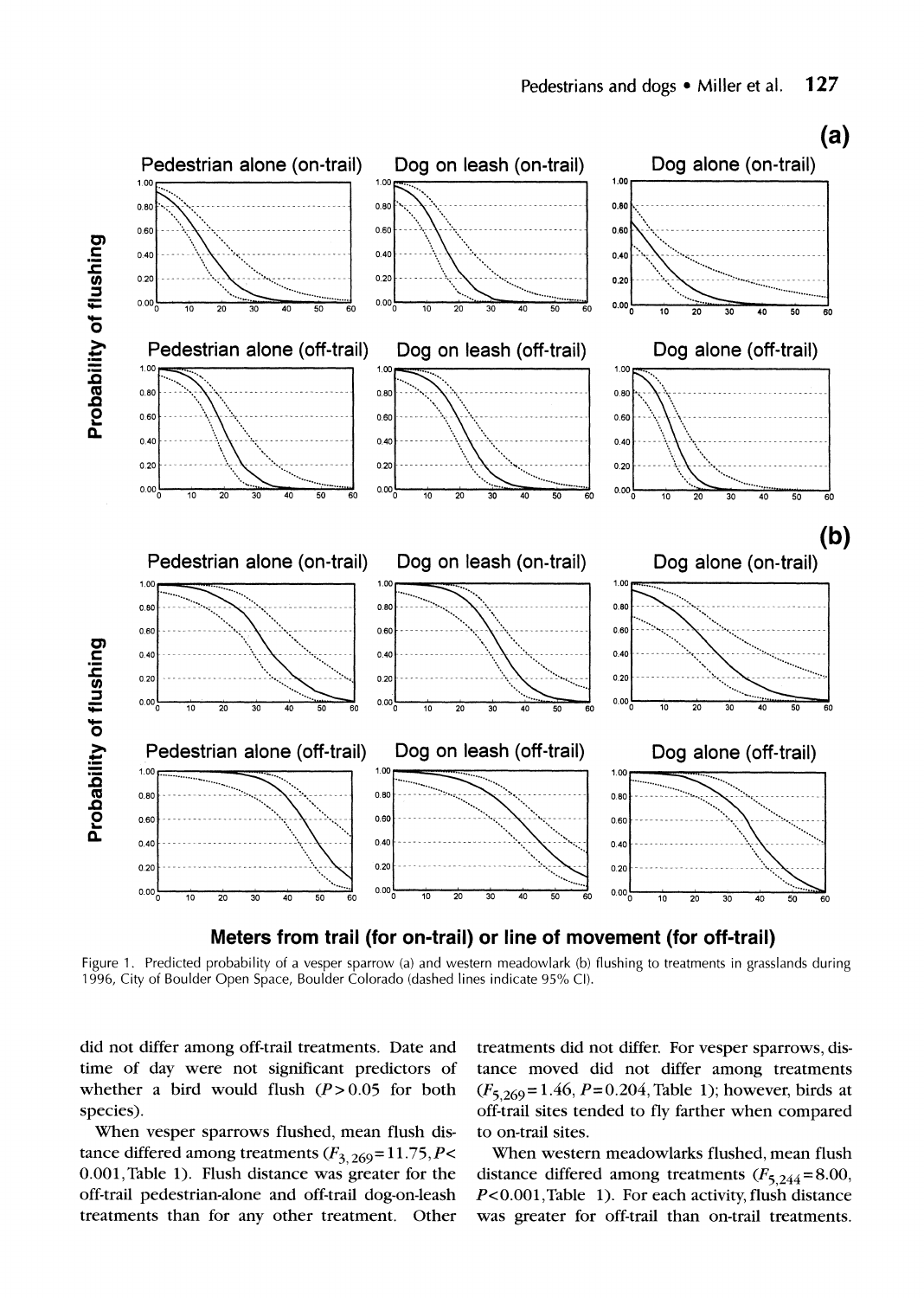Table 1. Mean (SE) of flush distance<sup>a</sup> and distance moved for **vesper sparrows and western meadowlarks in grasslands, City of Boulder Open Space, Boulder, Colorado, 1996.** 

| Flush<br>distance (m)         | Distance<br>moved (m)               |
|-------------------------------|-------------------------------------|
|                               |                                     |
| $9.25(0.85)$ Ab               | 43.06 (3.95)A                       |
| 10.13 (0.92)A                 | 39.39 (4.56)A                       |
| 9.89(1.85)A                   | 35.41 (6.52)A                       |
| 16.95 (0.87)B                 | 51.49 (5.44)A                       |
| 15.11 (0.89)B                 | 52.23 (3.99)A                       |
| 10.87 (1.16)A                 | 43.43 (5.91)A                       |
|                               |                                     |
| 30.63 $(1.91)$ A <sup>b</sup> | 75.33 (6.55)A,B,C <sup>b</sup>      |
| 28.21 (1.52)A                 | 65.68 (6.09)C                       |
| 18.78 (2.34)B                 | 91.50 (7.47)B,D                     |
| 37.73 (2.07)C                 | 95.97 (6.57)D                       |
| 36.71 (1.50)C                 | 102.29 (6.73)D                      |
|                               | 33.50 (2.03) A, C 88.75 (5.38) A, D |
|                               |                                     |

**<sup>a</sup>Distance between the activity and bird when flushed.** 

**b Means with the same letter within a column do not differ**   $(P > 0.05)$ .

**Among on-trail treatments, flush distance was**  shorter for the dog-alone treatment than either the **pedestrian-alone or dog-on-leash treatments, which did not differ. There were no differences in flush distance among off-trail treatments. For meadowlarks, the distance moved after flushing differed among treatments** 

 $(F_{5,244} = 3.99, P = 0.002,$ **Table 1). Distance moved**  was greater for a pedestri**an alone and a dog on leash when these activities occurred off-trail vs. on-trail. On- and off-trail doaalone treatments did not differ. Among ontrail treatments, distance moved differed only between the dog-on-leash and dog-alone treatments, with the latter being greater. There were no differences in distance moved among off-trail treatments.** 

**For each treatment, flush distance was greater for western meadowlarks than for vesper sparrows**   $(t \geq 2.98, P \leq 0.005)$  and meadowlarks flew greater distances once flushed  $(t \geq 3.40, P \leq 0.001)$ .

#### **Forest**

**We ran 228 trials for American robins. Logistic regression models indicated that treatment (P= 0.001) and perpendicular distance of the bird (P< 0.001) to the trail (for on-trail) or line of movement**  (for off-trail) were significant predictors of flush **response (Figure 2). The shorter the perpendicular distance of the robin to the trail or line of move**ment, the greater the probability that it would **flush. The area of influence was greater for off-trail than for on-trail treatments (Figure 2). However, the area of influence did not differ between the pedes**trian-alone and dog-on-leash treatments, either onor off-trail. Date, time of day, and height of bird (if **perched in tree) pre-flush were not significant predictors of whether a robin flushed (all P>0.05).** 

**When robins flushed, mean flush distance dif**fered among treatments  $(F_{3,129} = 17.92, P < 0.001,$ **Table 2). Flush distance was greater for off-trail treatments than for on-trail with the greatest flush distance for the off-trail dog-on-leash treatment. Distance moved after flushing also differed among** treatments  $(F_{3, 129} = 3.50, P = 0.017,$  Table 2). Dis**tance moved was greatest for the off-trail dog-onleash treatment and shortest for the on-trail pedestrian-alone treatment.** 





**Fiugre 2. Predicted probability of an American robin flushing to treatments in forests during 1996, City of Boulder Open Space, Boulder Colorado (dashed lines indicate 95% Cl).**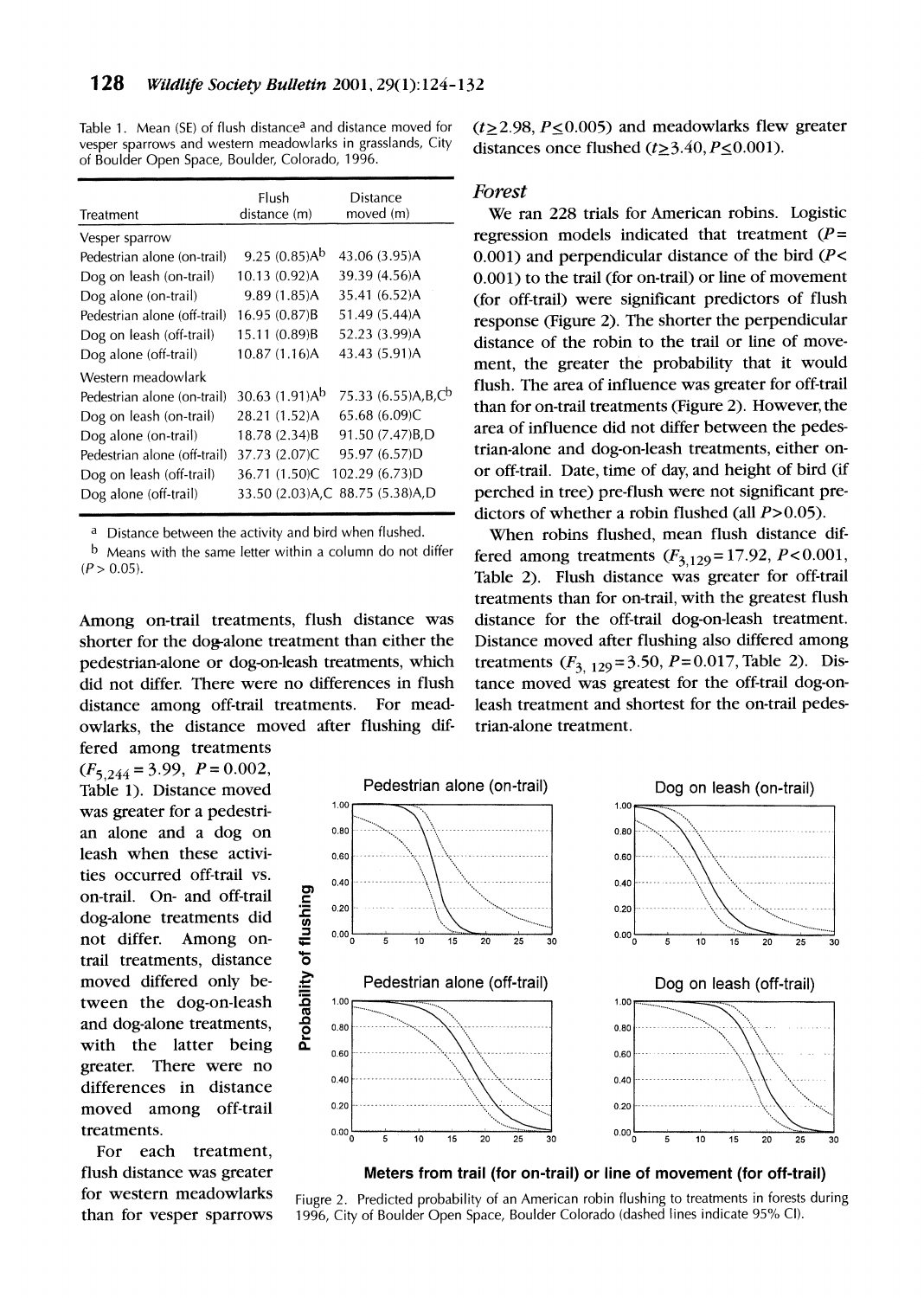Table 2. Mean (SE) of flush distance<sup>a</sup> and distance moved for **American robins in forests, City of Boulder Open Space, Boulder, Colorado, 1996.** 

| Treatment                    | Flush<br>distance (m) | <b>Distance</b><br>of Flush (m) |
|------------------------------|-----------------------|---------------------------------|
| Pedestrian alone (on-trail)  | 9.61 $(0.63)$ Ab      | 14.97 $(2.19)$ Ab               |
| Dog on leash (on-trail)      | 9.82 (0.55)A          | 20.79 (2.09)A,B                 |
| Pedestrian alone (off-trail) | 13.74 (1.08)B         | 17.31 (1.85)A,B                 |
| Dog on leash (off-trail)     | 16.27 (0.60)C         | 23.49 (2.05)B                   |

**<sup>a</sup>Distance between the activity and bird when flushed.** 

**b Means with the same letter within a column do not differ**   $(P > 0.05)$ .

**We ran 88 trials for mule deer. Logistic regression**  models indicated that treatment  $(P=0.003)$  and **perpendicular distance of the deer**  $(P= 0.002)$  **to the trail or line of movement (when off-rail) were significant predictors of alert response (Figure 3). For on-trail treatments, the shorter the perpendicular distance of deer to trail, the greater the probability that it would become alert. The area of influence was greatest for off-trail treatments, where the deer became alert regardless of activity type or their perpendicular distance to the line of movement (Figure 3). On-trail, the dog-on-leash treatment resulted in a greater area of influence than the pedestrian-alone treatment. Deer group size, sex, date, and time of day were not significant predictors of whether a deer would become alert (all P>0.05). When deer did become alert, mean**  alert distance differed among treatments  $(F_{3,72}$ = **7.97, P< 0.001, Table 3). When comparing each activity individually, there were no differences in alert distance whether the activity occurred on- or off-trail. However, within on- or off-trail treatments, alert distance was greater** 

**when a dog was present.** 

**Logistic regression models indicated that treat**ment  $(P<0.001)$  and per**pendicular distance of the**  deer  $(P = 0.001)$  to the **trail (for on-trail) and line of movement (for off-trail) were significant predictors of flush response (Figure 3). The closer the deer was to the trail or line of movement, the greater the probability that it would flush. The**  **area of influence was greater for off-trail treatments than for on-trail (Figure 3). For both on- and offtrail, area of influence was greater when a dog was present. Deer group size, sex, date, and time of day were not significant predictors of whether a deer would flush (all P>0.05).** 

**When deer flushed, mean flush distance differed among treatments (F3 42 = 13.40, P< 0.0001, Table 3). Flush distance was greater for the off-trail dogon-leash treatment than any other. Because many of the deer that flushed moved out of sight for the offtrail dog-on-leash treatment, we could not calculate mean and SE of distance moved for this treatment. Therefore, we did not include the off-trail dog-onleash treatment in statistical comparisons of distance moved among treatments. When comparing the other treatments, distance moved differed**  between treatments  $(F_{2,30} = 7.80, P = 0.002, \text{Table 3}).$ **Distance moved was greater for the off-trail pedestrian-alone treatment than the on-trail treatments, which did not differ.** 

## **Discussion**

**Wildlife may exhibit diverse responses to various types of recreational activities and may be influenced by the frequency and spatial context in which the activity occurs (Knight and Cole 1995). In general, for vesper sparrows and western meadowlarks, the flush distance and distance moved was shortest and the area of influence was smallest for dog-alone treatments and greatest when a pedestrian was present. Because dogs closely resemble coyotes (Canis latrans) and foxes (Vulpes fulva) and because these species are typically not considered significant predators on song-**

Table 3. Mean and SE of alert distance<sup>a</sup>, flush distance<sup>b</sup>, and distance moved<sup>c</sup> for mule deer **in forests, City of Boulder Open Space, Boulder, Colorado, 1996.** 

| Treatment                    | Alert<br>distance (m) | Flush<br>distance (m)         | Distance<br>moved (m)         |
|------------------------------|-----------------------|-------------------------------|-------------------------------|
| Pedestrian alone (on-trail)  | 45.55 (12.75)Ad       | 33.50 $(0.50)$ A <sup>d</sup> | 31.50 $(1.50)$ A <sup>d</sup> |
| Dog on leash (on-trail)      | 85.37 (8.13) B.C      | 48.50 (3.75)A                 | 35.89 (5.96)A                 |
| Pedestrian alone (off-trail) | 66.77 (4.34)A,B       | 34.19 (4.63)A                 | 77.0 (9.61)B                  |
| Dog on leash (off-trail)     | 100.60 (7.81)C        | 81.92 (7.85)B                 | $(>76 - 300)^e$               |

**a Distance between the activity and deer when it became alert.** 

**b Distance between the activity and deer when it flushed.** 

**c Mean and SE could not be determined because some deer moved out of view for the dog on leash treatment, therefore this treatment was not included in the analysis.** 

**d** Means with the same letter do not differ ( $P > 0.05$ ).

**e Indicates range of distance moved before deer moved out of view.**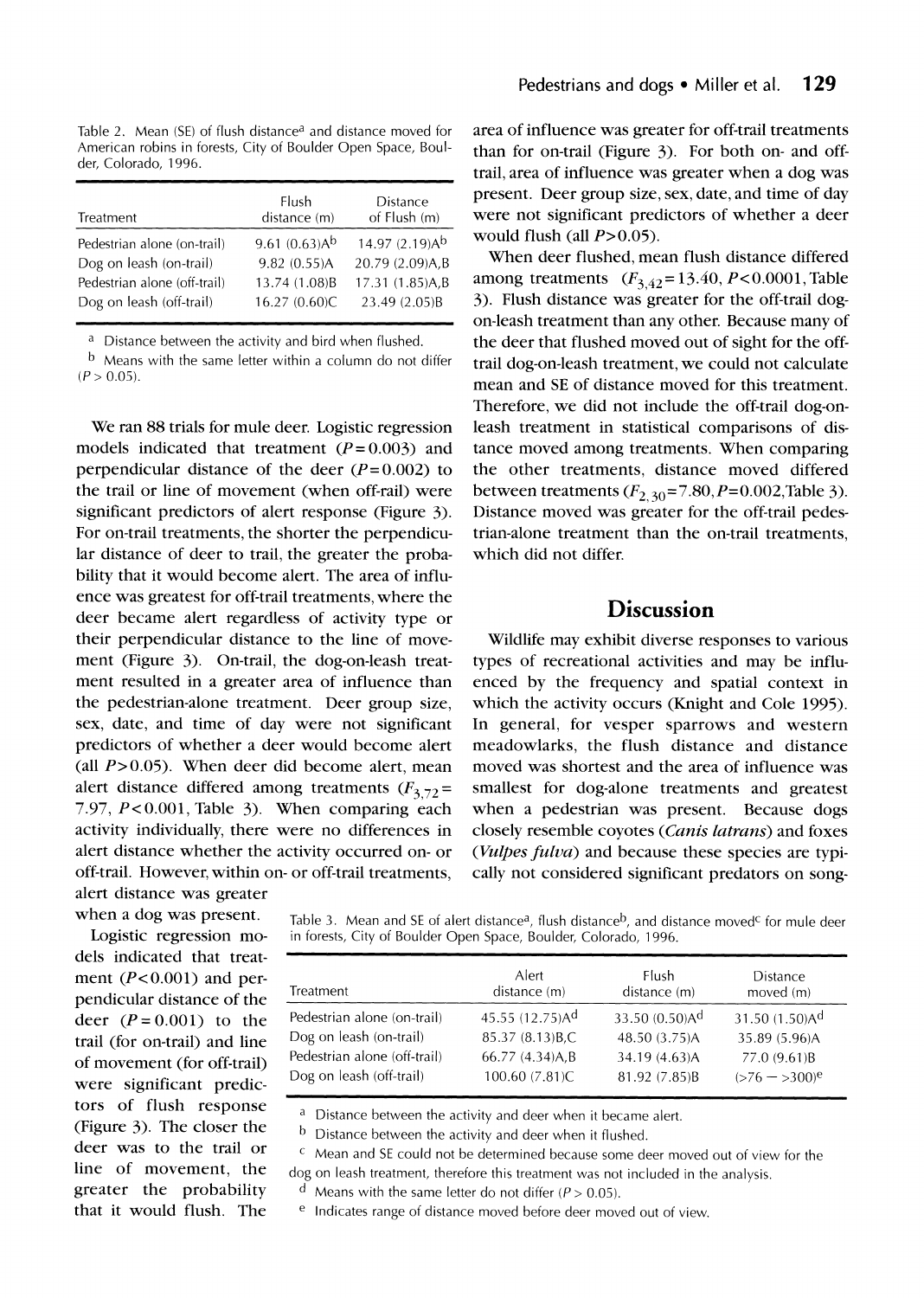

**Fiugre 2. Predicted probability of an American robin flushing to treatments in forests during langler distance, and dis-**1996, City of Boulder Open Space, Boulder Colorado (dashed lines indicate 95% CI).

these bird species may not have perceived dogs as an important threat. Alternatively, dogs may pose a different kind of threat than a pedestrian and birds may hold their position until the last moment, attempting to remain undetected. Because the area of influence was generally the smallest for the dogalone treatments and because there were no significant differences between the pedestrian-alone and dog-on-leash treatments, it appears that presence of birds (Leach and Frazier 1953, Andelt et al. 1987),

**1987), (Mainini et al. 1993). They found that marmots**  exhibited the greatest response to hikers when hikers strayed away from trails. Cooke (1980), Yalden and Yalden (1989), Burger and Gochfeld (1991), and Kenny and Knight (1992) showed that in areas where human activity was common and frequent, birds were less disturbed than those in areas where humans were uncommon. Likewise, Schultz and Bailey (1978), MacArthur et al. (1982), and Hamr **rge mammals exhibited the** 

tive factor. This is further supported by the fact that the area of influence did **... not differ between the pedestrian-alone and dog**forest, either on- or off-

flush distance, and dis**tance moved were almost always greater when Recreational use occurred**  but was sporadic; con-**\ .' on trails was common (City of Boulder Open** curring on-trail were fretrail recreation, however, was infrequent and spa**areas, resulting in the**  tance moved. In Switzer**land, a study of marmots revealed similar results**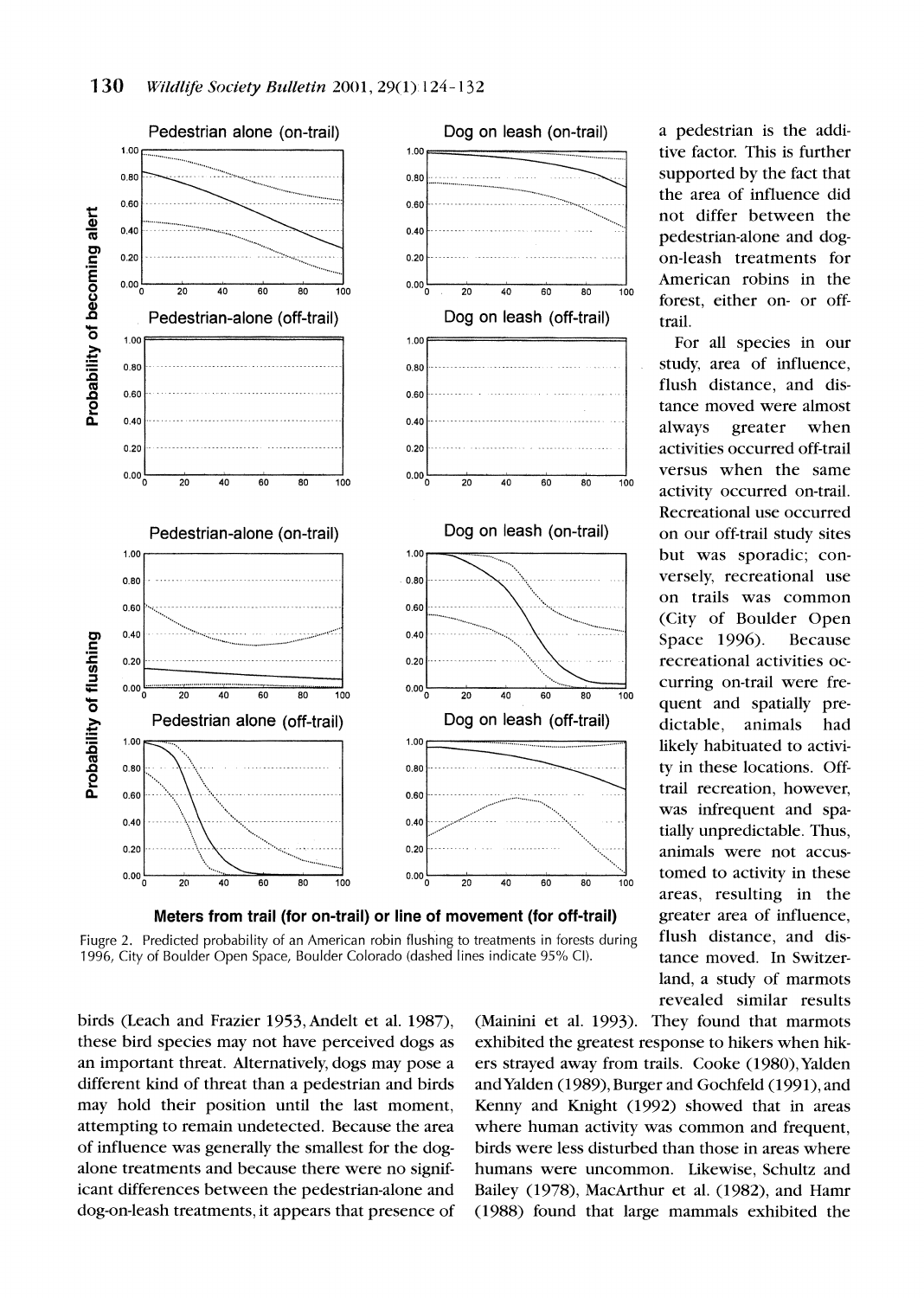**greatest response when human activity was spatially unpredictable.** 

**Unlike the responses of bird species in our study, mule deer exhibited the greatest response when a dog was present. Similar to our results MacArthur et al. (1979, 1982) and Mainini et al. (1993) found that mountain sheep and marmots, respectively, exhibited heightened responses when dogs were present. Although City of Boulder Open Space regulations require that dogs be under voice control, there were no leash laws on our study sites and dogs are known to harass and attack deer (personal observation). Because dogs can kill deer (Bowers 1953 Barick 1969, Lowry and McArthur 1978) and because canids have preyed on deer throughout their evolutionary history, we assume that deer have become sensitized to the presence of dogs, explaining the greater reaction when a pedestrian was accompanied by a dog.** 

**For the species measured in our study, the area of influence was smaller when treatments occurred**  on-trail than off-trail. However, all species appeared **to have a threshold of tolerance to disturbance based on distance, with a greater flush response (and alert response for mule deer) when wildlife were close to trails. An earlier study on the same area revealed a positive correlation between abundance of some bird species, nest occurrence, and**  nest success with distance from trails (Miller et al. **1998). The authors felt that this correlation was in part a result of recreational activity and the associated disturbance. Even though the area of influence for all species was smaller on-trail versus offtrail, on-trail activities may still constitute an important source of disturbance. Thus, our results suggest that human activities may displace wildlife and reduce fitness in local wildlife populations. As mentioned earlier, off-trail recreational use was sporadic. However, should recreational use away from trails increase, displacement of wildlife may ultimately result. Experiments conducted in forested areas of Wyoming without trails support this conclusion (Gutzwiller et al. 1994, Riffell et al. 1996, Gutzwiller et al. 1997), showing that recreational activities away from trails resulted in altered behavior and displacement of birds.** 

# **Management implications**

**Land managers can use spatial and behavioral restrictions in visitor management to ensure coex**  $\rightarrow$  **ANDELT, W. F., J. G. KIE, F. F. KNOWLTON, AND K. CARDWELL. 1987. Variistence of wildlife and recreationists (Knight and** 

**Temple 1995). Because off-trail treatments resulted in the greatest area of influence for all wildlife in this study, recreational use could be restricted (through education and enforcement) to trails as a way to reduce impacts. However, because negative impacts occur even from on-trail use, number and spatial arrangement of trails must be considered in**  conservation planning. Furthermore, because type **of recreational activity influenced the magnitude of wildlife response, managers could restrict certain recreational activities, such as prohibiting dogs in some areas or requiring dogs to be leashed. Partitioning the landscape into recreation zones, allow**ing certain activities in some zones while restrict**ing them in others, may aid in reducing conflicts with sensitive species** 

**People are often not aware of how their activities affect wildlife, even if they see animals respond to their actions (Stalmaster and Kaiser 1998). Even though the dog-alone treatment resulted in the smallest area of influence for grassland birds in our study, area of influence will increase if recreationists allow their dogs to roam away from a trail. Additionally, in our study we did not stop and view the subjects for extended periods of time or attempt to move toward them. Behaviors of this kind are common among nature viewers and could lead to elevated wildlife responses (Klein 1993).** 

**Recreationists are more likely to support restrictions if they understand how wildlife will benefit**  (Purdy et al. 1987, Harris et al. 1995). By emphasizing **how human activities affect wildlife, people can associate their actions with either benefiting or harming animal populations and begin to develop a conservation ethic. Such an ethic can minimize the number of wildlife-human conflicts occurring in natural areas (Knight and Temple 1995). Klein (1993) found that visitors who spoke to wildlife refuge personnel were less likely to disturb wildlife than recreationists who did not. Thus, effective visitor education can aid in developing a conservation ethic. Through education, land managers can inform recreationists of how their activities affect wildlife and how they can modify their behavior to minimize impacts.** 

**Acknowledgments. We thank Madison and Bo for their assistance in the field. We are grateful to the City of Boulder Open Space Department for financial support.** 

## **Literature cited**

**ation in coyote diets associated with season and successional**